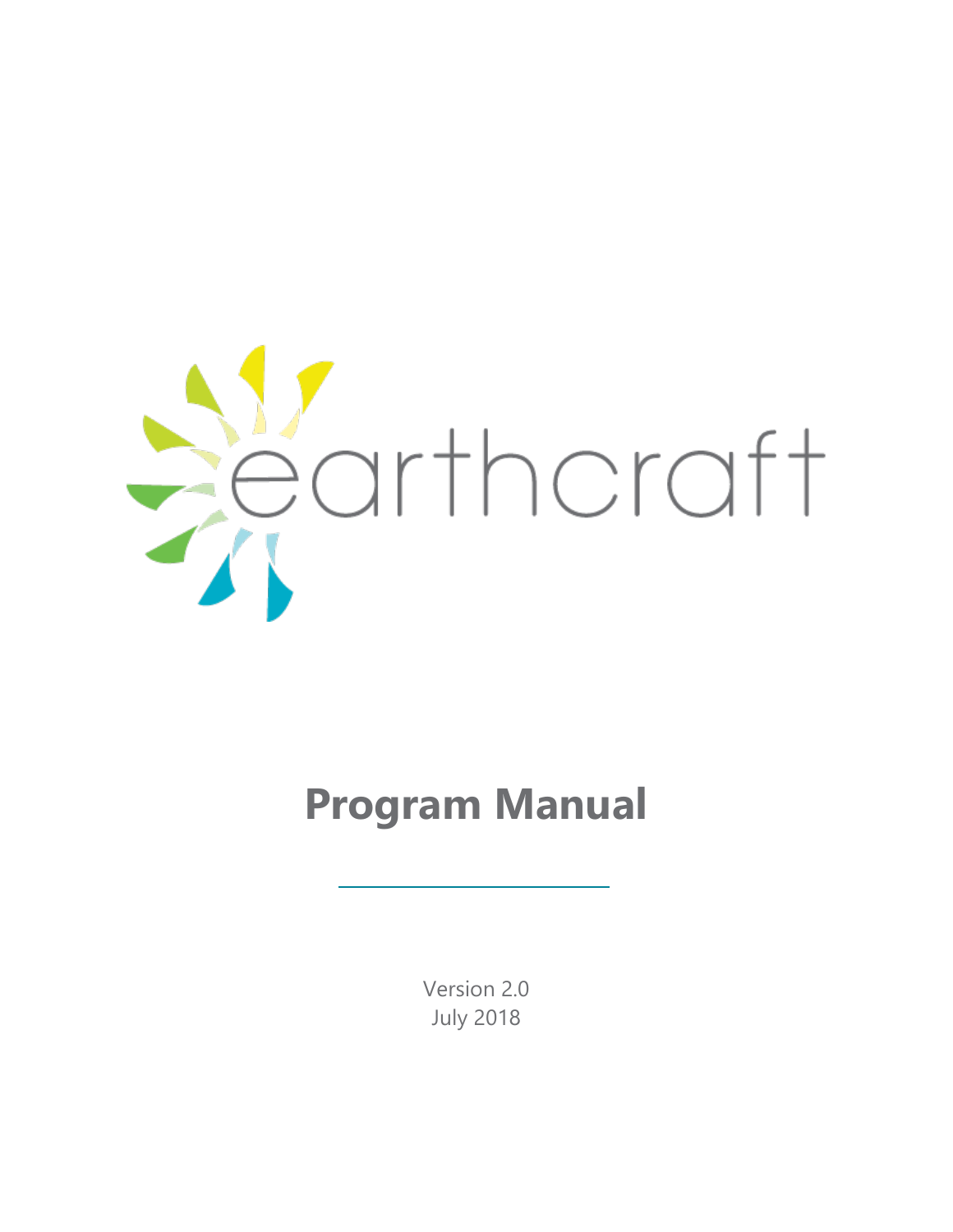# **Table of Contents**

| Introduction                             | 3              |
|------------------------------------------|----------------|
| <b>Benefits</b>                          | $\overline{4}$ |
| <b>EarthCraft Certification Programs</b> | 5              |
| <b>EarthCraft Program Participants</b>   | $\overline{7}$ |
| <b>EarthCraft Program Process</b>        | 9              |
| <b>EarthCraft Marketing</b>              |                |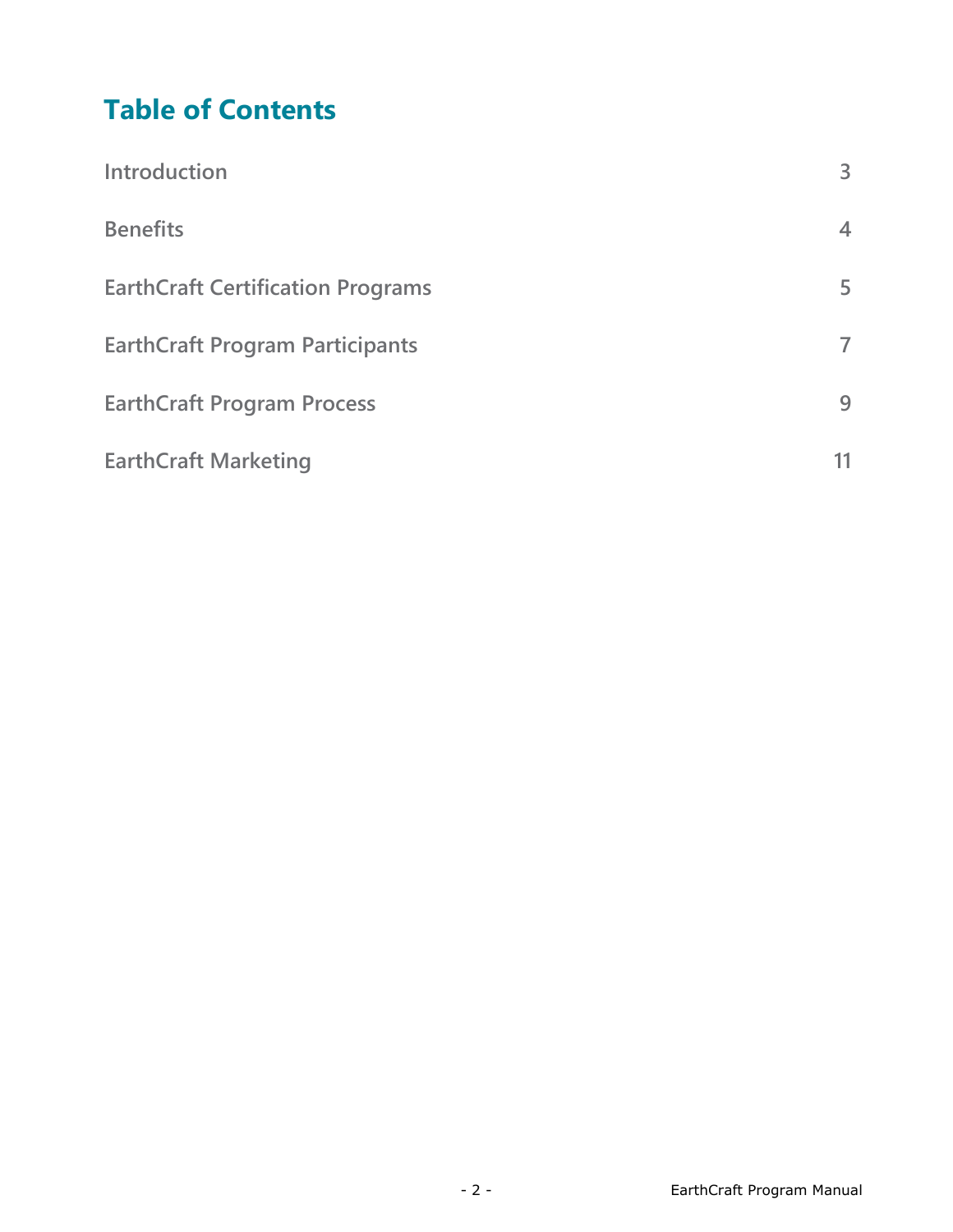# **Introduction**

### **About EarthCraft**

EarthCraft is a green building certification program designed to address climate, energy and water issues unique to the southeastern United States. EarthCraft serves as a blueprint for high performance and sustainable homes, renovation projects, multifamily structures, community developments and light-commercial buildings. The third-party verification process of EarthCraft provides assurance to residents and property owners that their building's certification is a result of accurate inspections and assessments.

#### *Background*

The Greater Atlanta Homebuilders Association and Southface Energy Institute developed the EarthCraft House program in 1999 as a response to local demand for a residential green building certification program. The success of the EarthCraft House program led to the creation of additional programs to address other building types and sustainable community development. The EarthCraft family of programs continues to grow and expand its mission of helping professionals design and construct healthy, comfortable buildings and communities that minimize negative environmental impacts.

Since 1999, the EarthCraft Program has grown to include EarthCraft Renovation, Multfamily, Communities, Light Commercial and Sustainable Preservation. To date, the program has certified more than 45,000 individual homes and units.

#### *Regional Presence*

Building on the success of the EarthCraft program in the metro Atlanta area and Georgia, EarthCraft has expanded its reach to Alabama, Tennessee, South Carolina, North Carolina and Virginia.

EarthCraft Virginia, started as a partnership between Virginia Community Development Corporation and Southface in 2006, administers single family and multifamily EarthCraft projects in Virginia. Rebranded as Viridiant in 2015, the organization promotes EarthCraft certification in the mid-Atlantic region.

*For projects in Virginia, please contact Viridiant at [www.viridiant.org](http://www.viridiant.org/) for more information.*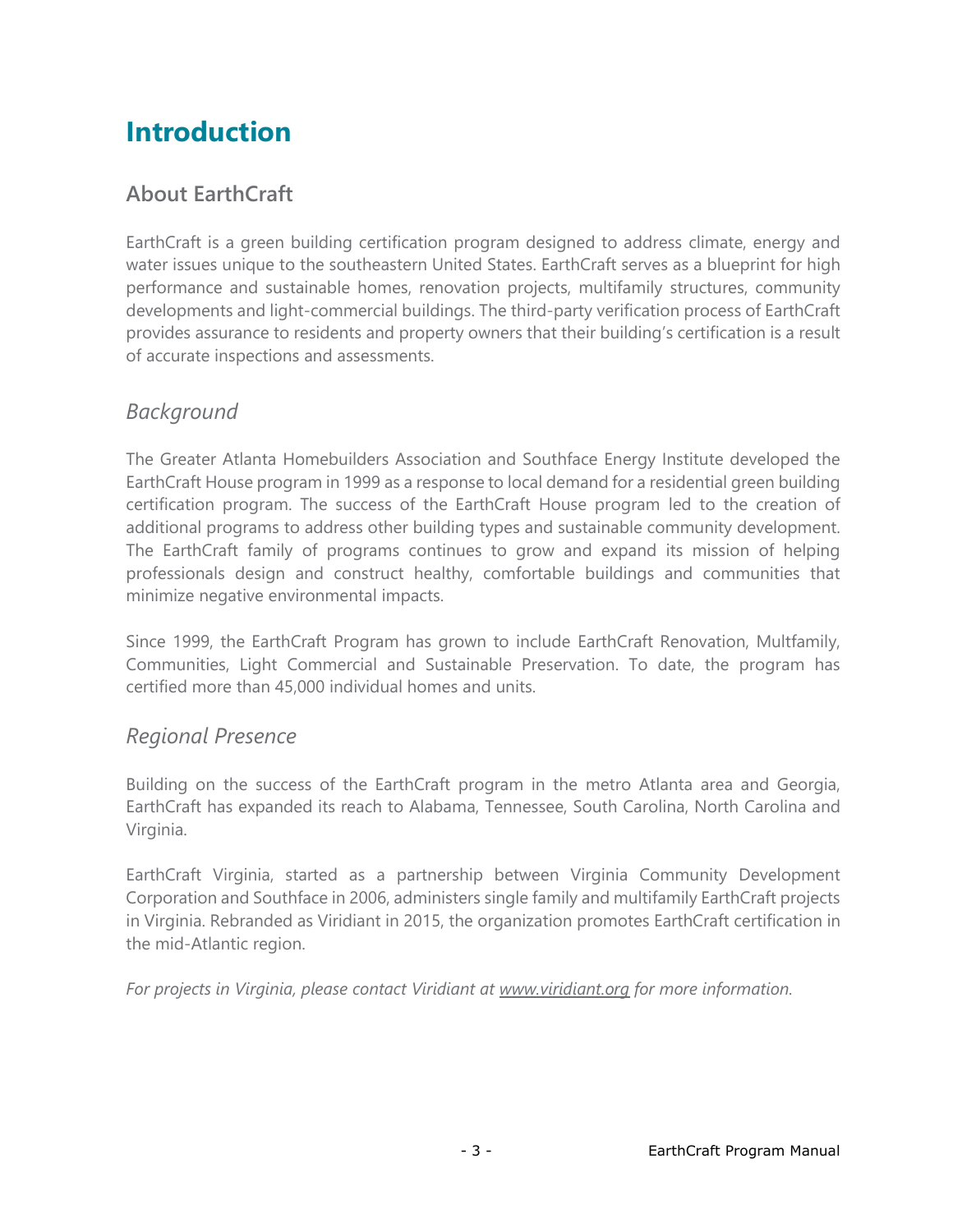# **Benefits**

#### **Green Building & EarthCraft**

The built environment has a significant impact on natural spaces in terms of resource use, greenhouse gas emissions, stormwater runoff, and waste and ecosystem degradation. Building sustainably provides an opportunity to mitigate these impacts.

EarthCraft is recognized as the regional leader in green building and offers many benefits to builders, developers and residents. By incorporating third-party verification for all projects, EarthCraft provides peace of mind for builders and buyers that a completed project meets project goals and EarthCraft criteria.

#### *High Performance*

- EarthCraft buildings achieve a minimum of 15 percent energy savings annually over similarly sized structures built to minimum code standards.
- All EarthCraft structures place an emphasis on durable, air-tight construction, outdoor air ventilation, moisture control and effectively installed insulation.

#### *Health*

 Limiting the use of harmful chemicals in the construction process promotes healthy indoor environments.

#### *Comfort*

- EarthCraft buildings emphasize well-being by bringing fresh air to occupants through outdoor air ventilation strategies.
- Efficient systems and features, like windows and air conditioning, help regulate indoor temperatures and moisture levels at a comfortable level for occupants throughout the year.

#### *Environment*

 EarthCraft promotes measures designed to protect the natural environment by conserving resources such as water, energy and timber throughout construction and over the building's lifetime.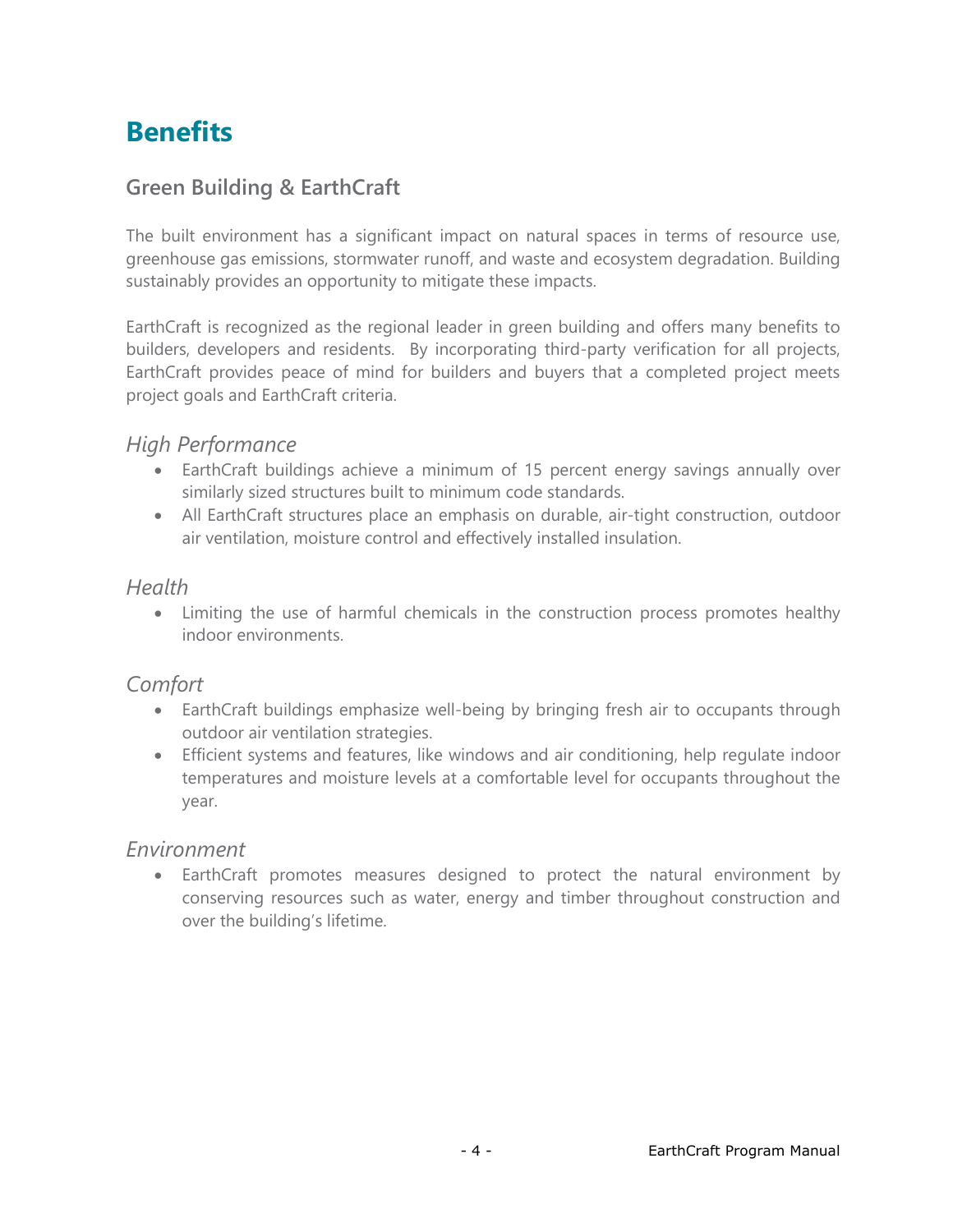# **EarthCraft Certification Programs**

EarthCraft offers a variety of programs to meet high performance and responsible development building goals:

#### **EarthCraft House**

The EarthCraft House program is designed to certify new construction single-family detached homes, townhomes and duplexes.

#### **EarthCraft Renovation**

EarthCraft Renovation offers remodelers and contractors the unique opportunity to certify projects of various size and complexity in renovation, remodeling and expansion for singlefamily and multifamily projects. Renovation projects receive an assessment and recommendations for specific renovation techniques to address environmental performance opportunities.

#### **EarthCraft Multifamily**

The EarthCraft Multifamily program is designed to certify new construction low- , mid- and highrise residential buildings. Multifamily projects are designed to address environmental performance, livability and affordability for each unit as well as the structure as a whole.

#### **EarthCraft Communities**

The EarthCraft Communities program is designed to certify sustainably planned and developed communities in urban, suburban or rural areas. The program offers a holistic approach to sustainable development projects.

#### **EarthCraft Light Commercial**

The EarthCraft Light Commercial program is designed to certify new or renovated small-scale commercial buildings of 50,000 square feet or less. Projects receive hands-on support during the design and construction process that focuses on energy- and water-efficient design strategies.

#### **EarthCraft Sustainable Preservation**

The EarthCraft Sustainable Preservation program is intended to supplement preservation best practices and recognize environmental attributes of historic buildings, while assisting historic preservation projects in meeting their environmental goals.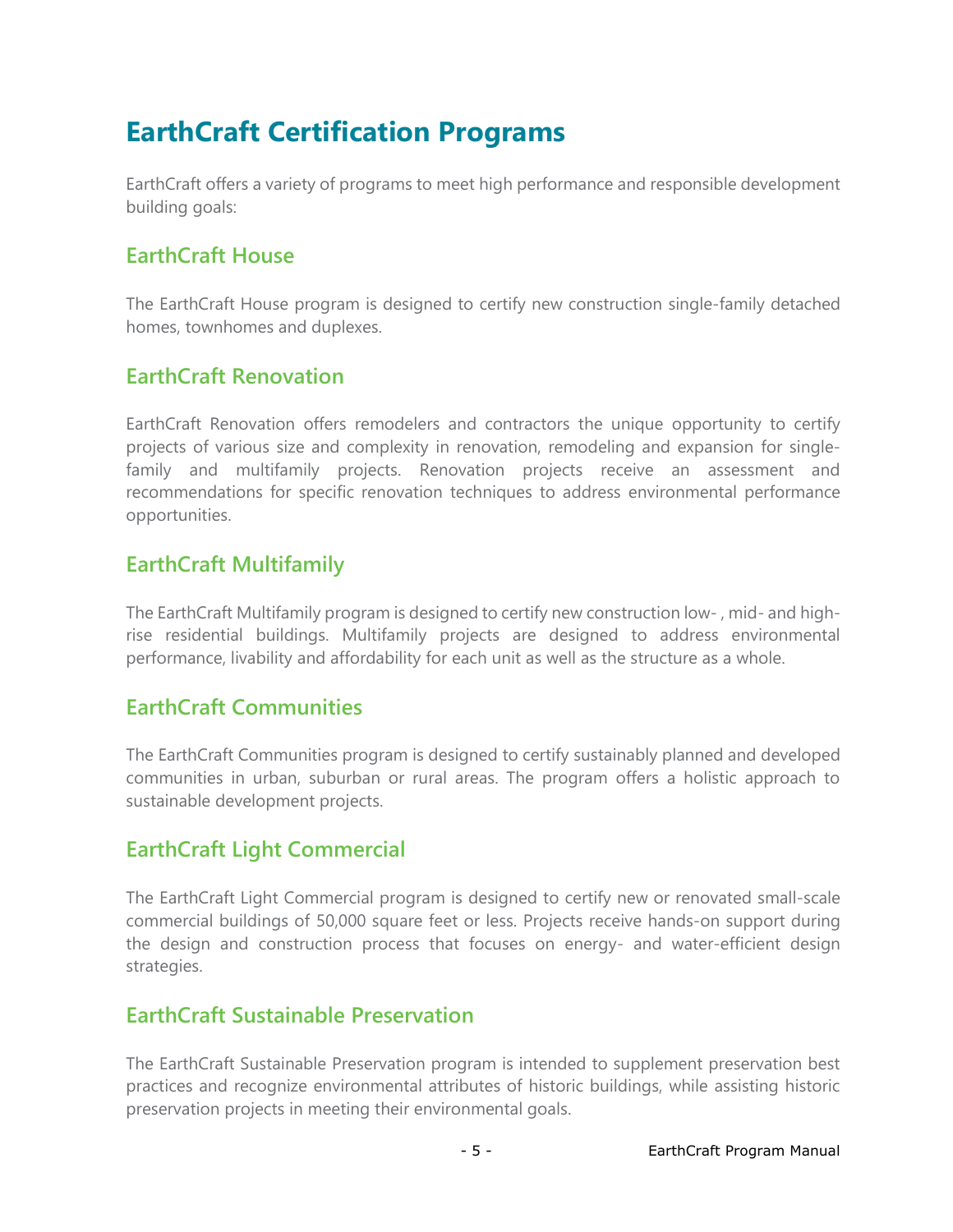#### **Partners**

EarthCraft is sustained through support of government and industry partners and sponsors.

#### *Government Partners*

EarthCraft complies with energy efficiency standards and partners with sustainability programs of the U.S. Department of Energy, the U.S. Environmental Protection Agency and state energy offices.



#### *Industry Partners*

EarthCraft works with industry partners to further transform the market and provide the highest quality in green building program administration and services. EarthCraft programs are designed to be compatible with other public and private national energy efficiency, health and green building certification programs.



#### *Sponsors*

EarthCraft accepts sponsorship from manufacturers and industry representatives whose products and services comply with the goals of EarthCraft. Sponsors help fund the promotion and administration of EarthCraft programs. More information on EarthCraft sponsors including contact information for regional representatives is available online at [www.earthcraft.org/sponsor-directory.](http://www.earthcraft.org/sponsor-directory)

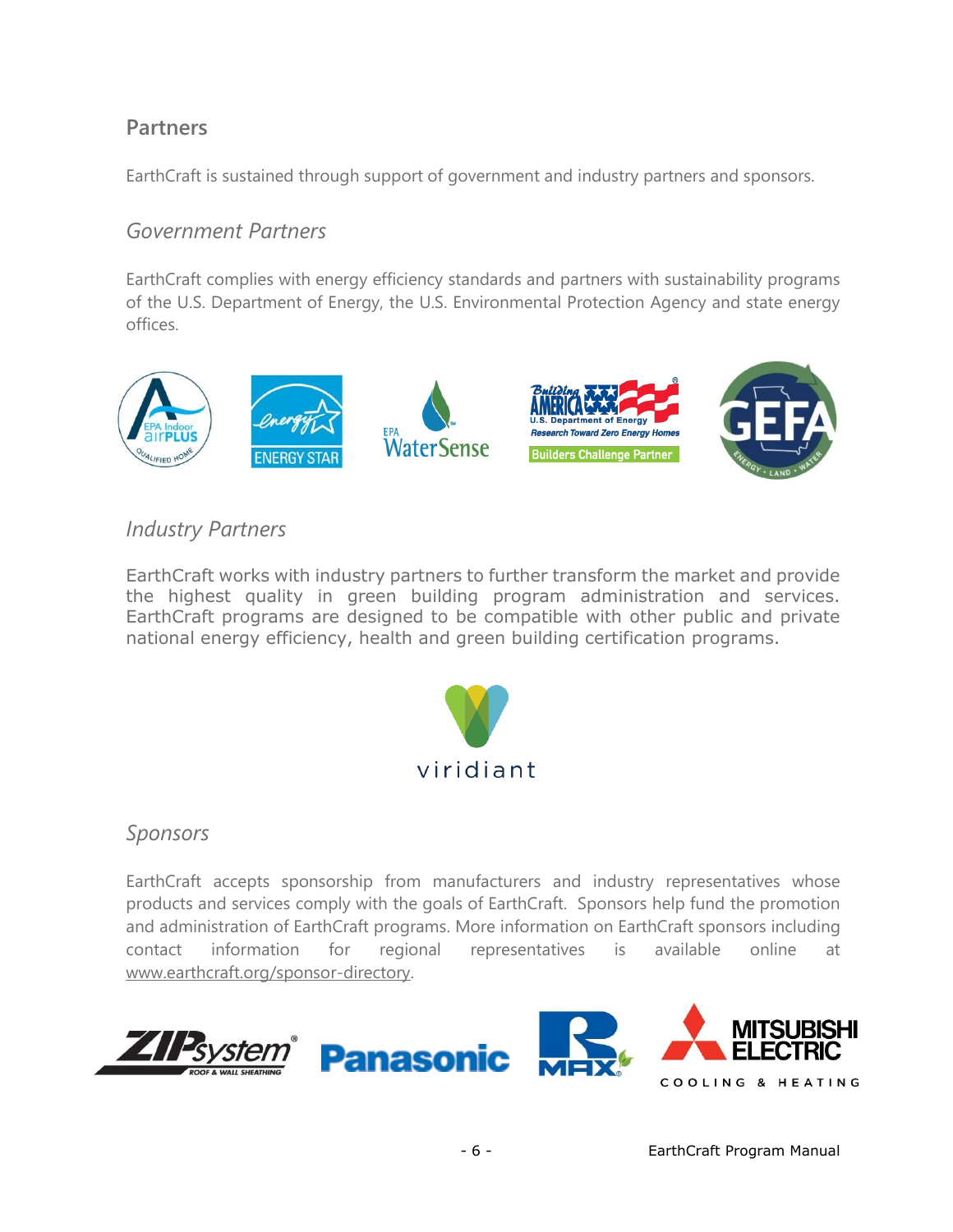# **EarthCraft Program Participants**

#### **Program Administrators**

Southface and the Greater Atlanta Home Builders Association administer the EarthCraft program. Each organization works to support EarthCraft partners and to promote program goals.

The Greater Atlanta Home Builders Association assists with policy, training and marketing activities and the membership process of the program. Specifically, the Greater Atlanta HBA is responsible for:

- Maintaining a list of active EarthCraft Builders
- Collecting annual EarthCraft membership fees
- Hosting EarthCraft Builder training classes
- Providing certificates and documentation of class attendance
- Managing continuing education credits for trainings

Southface develops technical standards for EarthCraft programs, trains program participants, and provides overall program administration. Southface is responsible for EarthCraft program development activities, such as:

- Developing and maintaining EarthCraft program documents, such as manuals, technical guidelines and worksheets
- Managing a quality assurance program to guide participants and improve programs
- Certifying EarthCraft professionals to provide quality service for EarthCraft projects
- Reviewing and certifying projects to ensure program goals are met by each project
- Providing technical assistance to EarthCraft professionals and homebuyers

*\*Southface will not provide project-specific information to anyone other than the contracted EarthCraft client(s), except for confirmation of whether a project has been registered and/or certified. All project-specific questions should be submitted to Southface via the EarthCraft Builder. Homeowner and tenant inquiries must be addressed by the EarthCraft Builder.*

### **EarthCraft Technical Advisors**

EarthCraft Technical Advisors provide guidance and verification services for EarthCraft projects. In addition to being experienced in construction practices, holistic building assessments and energy modeling, all Technical Advisors must complete a series of trainings and field mentoring to become eligible to provide third-party verification services for EarthCraft programs.

A list of certified EarthCraft Technical Advisors is available online at [http://www.earthcraft.org](http://www.earthcraft.org/) along with the Technical Advisor Manual and Technical Advisor certification applications.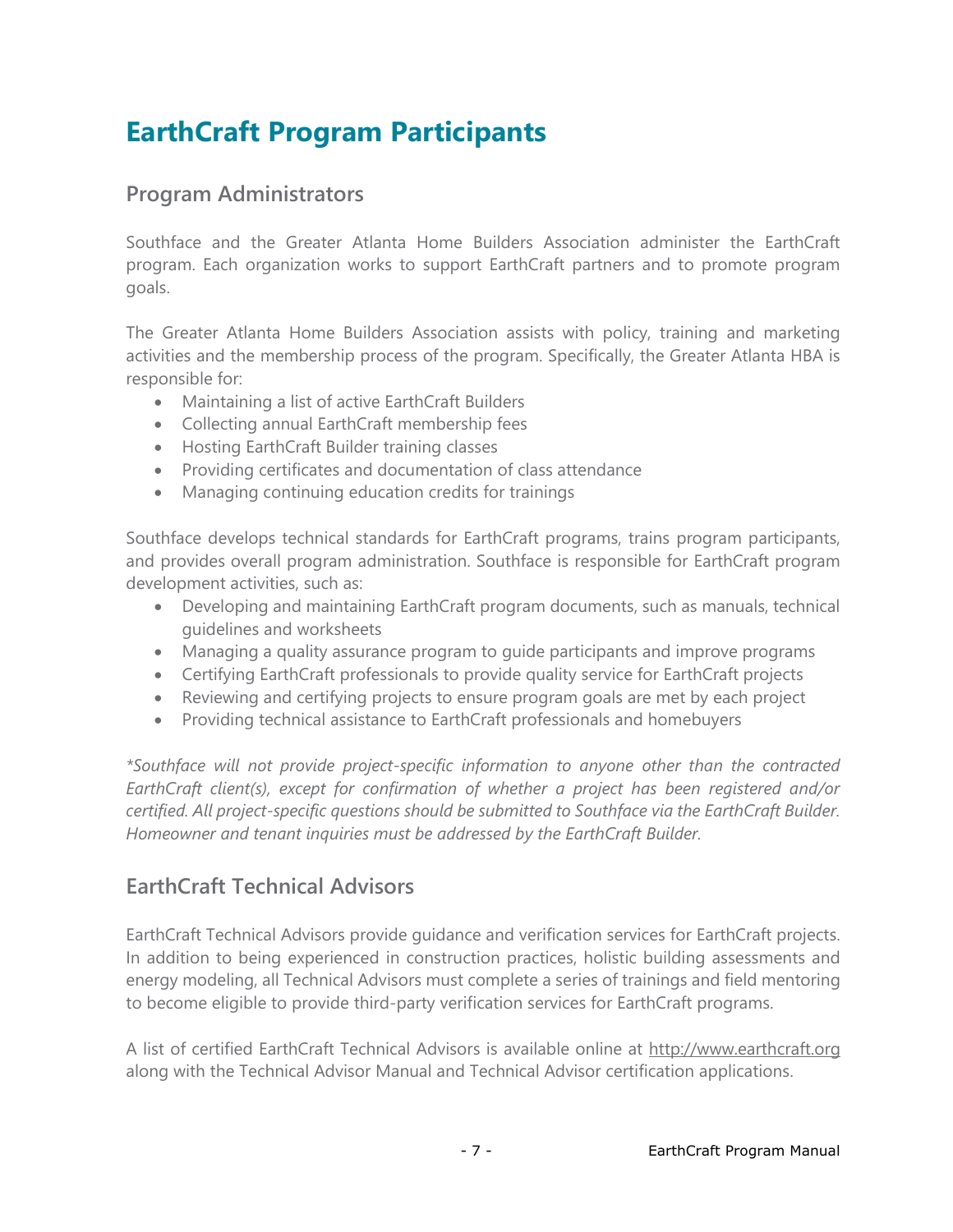EarthCraft Technical Advisors serve as the technical expert on EarthCraft projects by:

- Working with EarthCraft Builders to guide projects through the certification process
- Advising EarthCraft Builders on best building practices and EarthCraft program guidelines
- Educating EarthCraft Builders of all current EarthCraft program requirements
- Providing field technical assistance to EarthCraft Builders and their subcontractors

EarthCraft Technical Advisors serve as the third-party verifier of EarthCraft projects by:

- Performing inspections and developing energy models for current EarthCraft Builders on registered projects
- Providing accurate inspection reporting, field verification, diagnostic testing and documentation for EarthCraft projects

### **EarthCraft Builders**

EarthCraft Builders design, build and certify EarthCraft projects. They work with Technical Advisors to align their projects with EarthCraft standards. Additionally, EarthCraft Builders play an active role in educating residents on the benefits of EarthCraft and high performance building practices and sustainable construction methods.

EarthCraft Builders include builders and site supervisors responsible for the day-to-day activities of projects. EarthCraft requires that every builder or developer register their company with the EarthCraft program and that an on-site representative be certified as an EarthCraft Builder. A list of participating EarthCraft Builders is available online at [http://www.earthcraft.org](http://www.earthcraft.org/) along with the EarthCraft Builder Manual.

EarthCraft Builders serve as the building expert on EarthCraft projects by:

- Designing and constructing high performance residences/workplaces in accordance to best building practices and EarthCraft standards
- Developing and maintaining construction sites to have minimal impact on surrounding areas/ecosystems

EarthCraft Builders satisfy administrative requirements by:

- Registering EarthCraft projects
- Partnering with an EarthCraft Technical Advisor on all projects
- Providing timely and accurate project information and status updates to Technical **Advisors**

EarthCraft Builders comply with program requirements by:

- Registering their company with the EarthCraft program
- Identifying at least one (1) employee to complete all EarthCraft Builder training requirements
- Maintaining membership as an active EarthCraft Builder.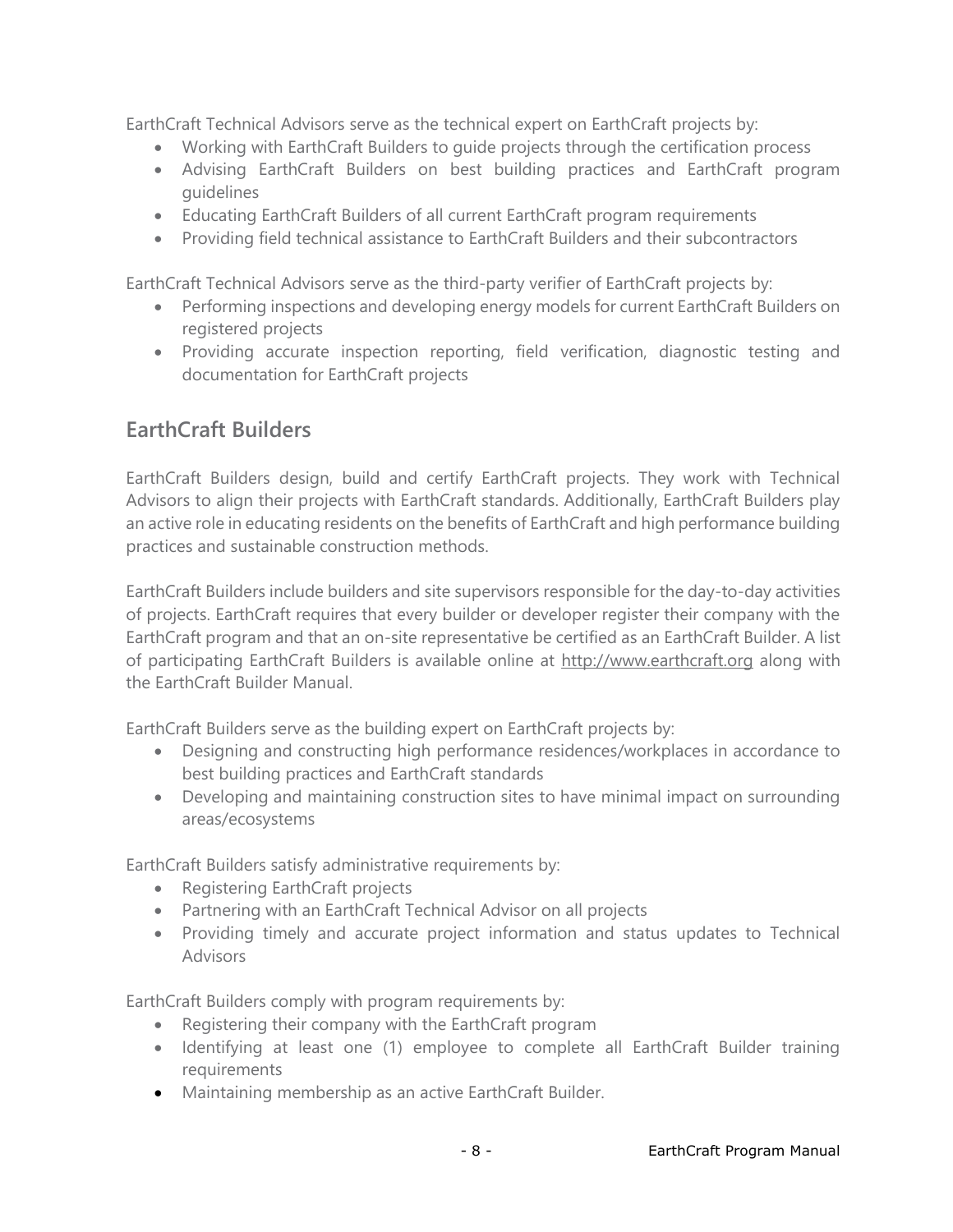# **EarthCraft Program Process**

Every project participating in EarthCraft should follow the certification process outlined below.

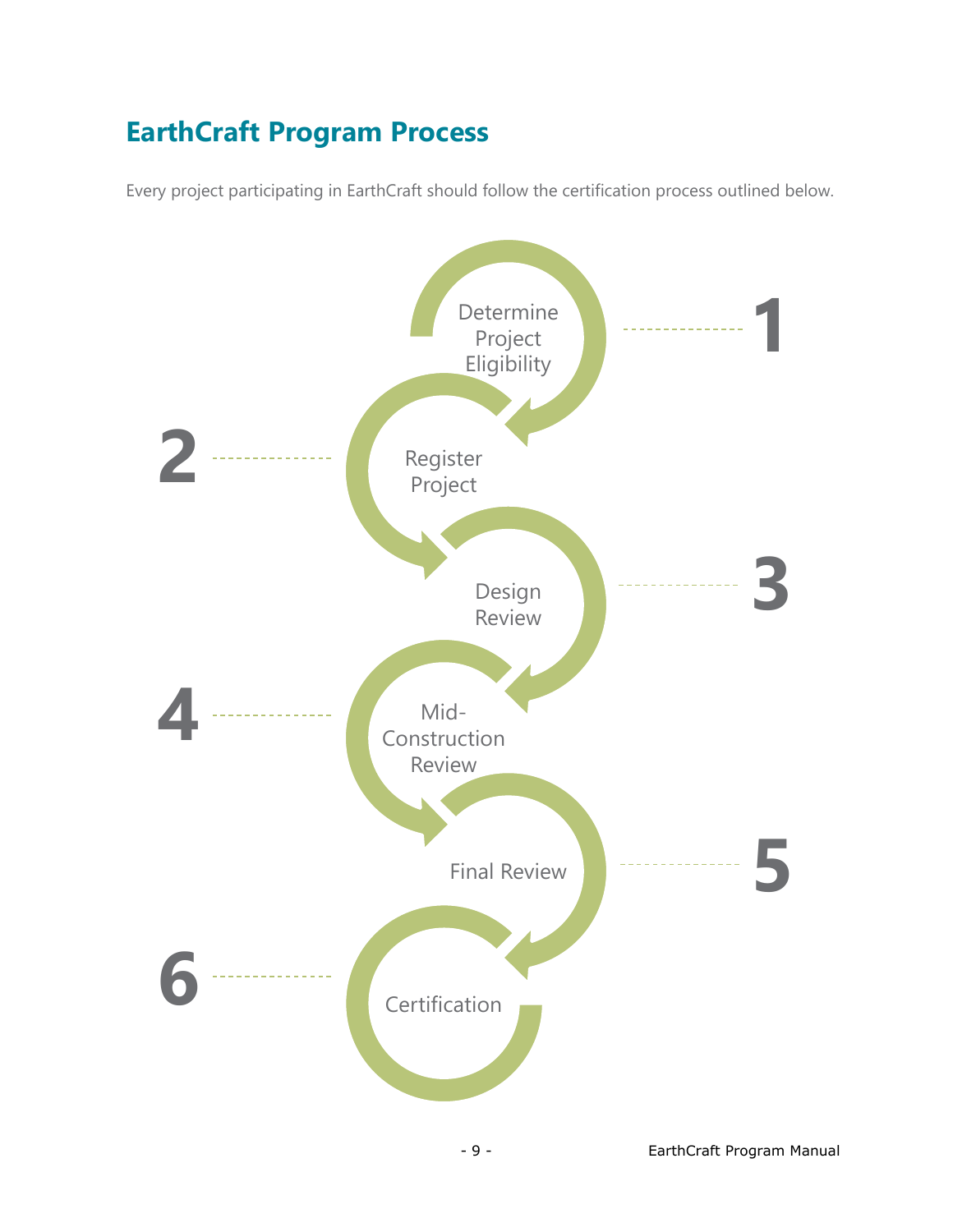## **1. Project Eligibility**

Owners, developers and/or builders should discuss the EarthCraft program with an EarthCraft Technical Advisor to determine which certification track best fits their project. Having this conversation early in the process allows the project team to be well-equipped to understand EarthCraft criteria, resulting in a project that maximizes building and resource efficiency.

### **2. Registration**

EarthCraft can only provide technical assistance and certification to projects that have registered with the program. The registration process includes identifying the certified EarthCraft Builder responsible for the project and the certified Technical Advisor responsible for verifying that the project meets EarthCraft standards.

### **3. Design Review**

The EarthCraft Builder, Technical Advisor and members of the design team should meet to determine how the project will achieve EarthCraft certification. This meeting should include a review of the EarthCraft Program worksheet, a review of Program requirements and clarification of each party's responsibilities. Specific design review activities are set by each EarthCraft Program. Project teams should refer to the Technical Guidelines specific to their project type to ensure that all requirements and timelines are understood.

### **4. Mid-Construction Review**

The Technical Advisor will conduct a mid-construction review, which includes site assessment(s) and documentation review to ensure that the project is on track for EarthCraft certification. Project teams should refer to the Technical Guidelines of the certification their project is tracking to make sure all required information is collected during the mid-construction review.

#### **5. Final Review**

The Technical Advisor will conduct a final site assessment and complete all diagnostic testing to verify that the project has completed all necessary work for EarthCraft certification. Project teams should refer to the Technical Guidelines of the certification their project is tracking to make sure all required information is collected during the final review.

### **6. Certification**

Once all documentation has been submitted, EarthCraft Program Administrators will review the project for certification.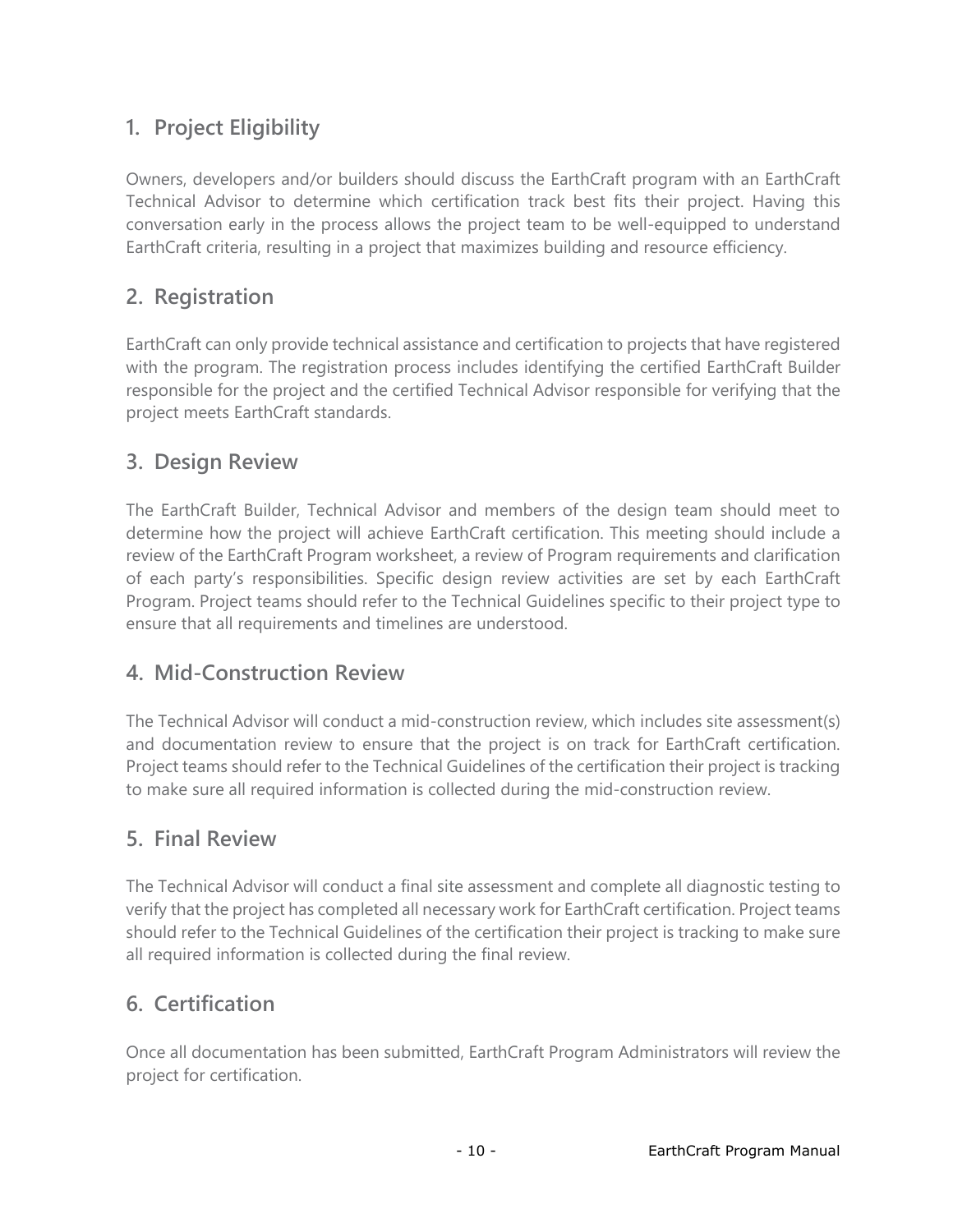# **EarthCraft Marketing**

#### **Marketing EarthCraft Projects**

Once your project has registered with EarthCraft, you should feel empowered to share its story. Every EarthCraft home, office and community is unique and creates a positive impact on both occupants and the environment through energy performance and sustainable construction.

Marketing your project can enhance the profile and reputation of your business, distinguish you from your competition and generate new leads for future work.

EarthCraft program administrators can provide public relations assistance and marketing collateral to help you showcase your best EarthCraft projects. The following materials and services are available.

#### *EarthCraft Logos*

The EarthCraft logo may be used to market an EarthCraft project which has been submitted for, or has received, EarthCraft certification. The EarthCraft logo identifies a project that meets EarthCraft program criteria, and therefore, should only be used in materials that promote this project. Note that the primary EarthCraft logo is used to indicate EarthCraft certification and relation to the EarthCraft brand. Separate EarthCraft logos are no longer used to represent certification of EarthCraft's other programs. The following terms and conditions apply:

#### *Who may use the EarthCraft logo?*

Only EarthCraft certified program participants (Builders, Renovators, EarthCraft Technical Advisors, EarthCraft Real Estate Professionals, and EarthCraft HVAC Professionals) in good standing may use the EarthCraft logo specific to their trade EarthCraft certification.

#### *Acceptable uses*

EarthCraft certified program participants may use the EarthCraft logo to market registered EarthCraft projects. Acceptable logo placement includes:

- Print ads, brochures, flyers, tradeshow exhibit material and signage publicizing a registered EarthCraft project, and
- Letterhead, business cards or professional Websites that identify an individual or organization as an EarthCraft program participant.

If you have another means of publicizing your EarthCraft project, please check with EarthCraft staff regarding use of the logos.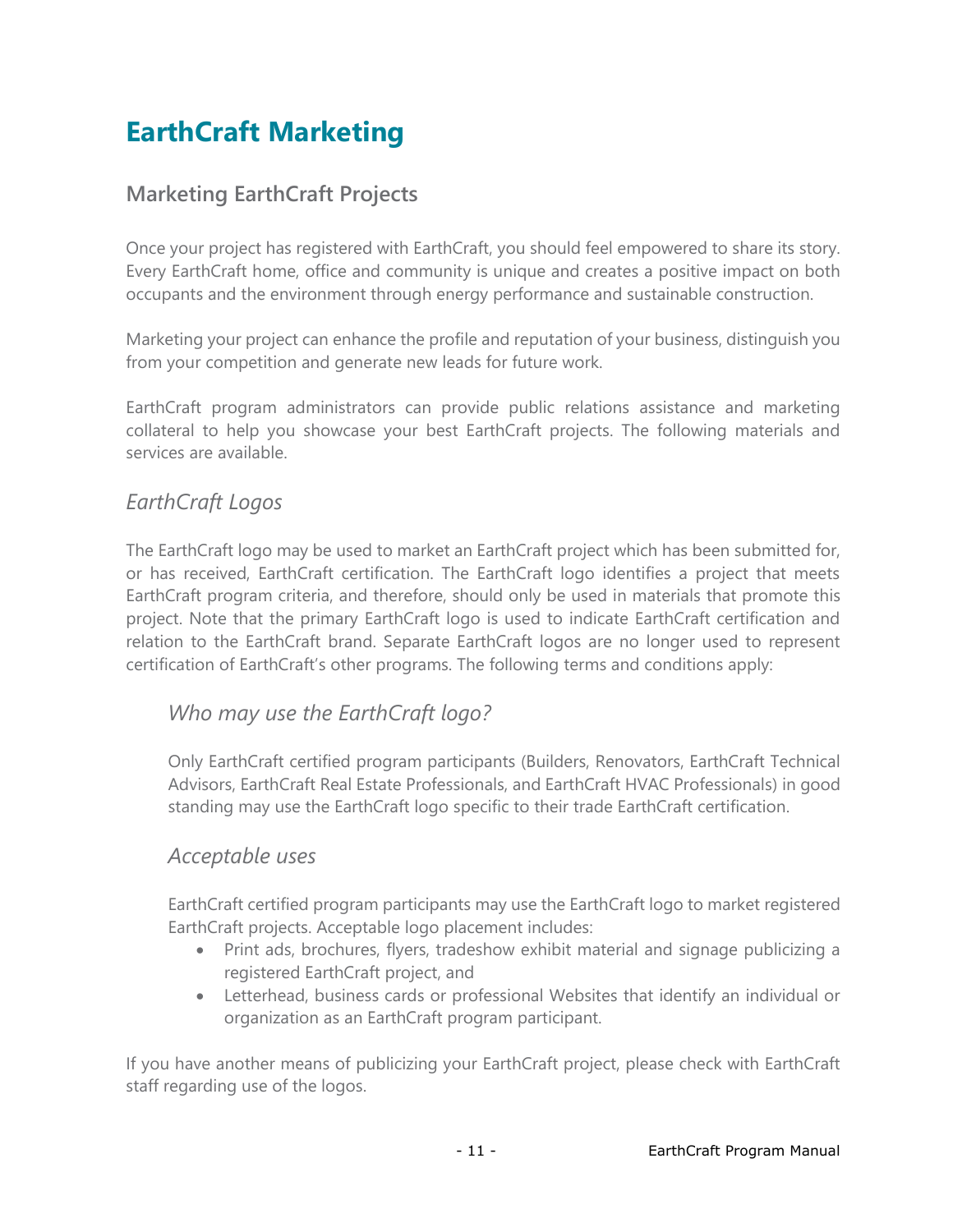#### *File Types*

The following file types are available:

- JPG: This is the preferred format for Web and PowerPoint applications. It should always be displayed in color and must be scaled to fit specific applications.
- EPS: This is the preferred format for print publications. An EPS can be tailored for four-color printing, two-color spot printing or one-color black-and-white printing. EPS files are infinitely scalable, although printer specific drivers are required. EPS images are ideal for PDF files.

### *EarthCraft Plaques and Certificates*

EarthCraft offers certified program participants the option to order beautiful wall-mounted or free-standing plaques as a visual reminder of the project's focus on high performance and wellbeing. Plaques are responsibly sourced, designed and crafted by Rivanna Natural Designs. For a full list of available options, please visit [www.rivannadesigns.com/collections/earthcraft-store.](http://www.rivannadesigns.com/collections/earthcraft-store)

A project's Certificate of Sustainable Construction is an additional opportunity to recognize the achievement of EarthCraft certification. Upon a project's certification, a copy of the Certificate is sent to the project's Technical Advisor which can then be distributed to other project team members. All Certificates are personalized with project details, builder name and certification date.

#### *Press Releases*

Press releases are an effective way to communicate with the press about an important project or an upcoming event. At its most basic, a well-written press release should identify essential details (who, what, where, when and when) and then expand on the project's most unique, interesting aspects.

How will you know if your story is newsworthy? While all EarthCraft projects are important accomplishments, the following types of projects are particularly well-suited to a press outreach effort:

- Homes or buildings that represent an important "first," i.e. the first EarthCraft Light Commercial building in a city, or the first affordable housing development certified under the EarthCraft Multifamily program.
- EarthCraft homes or buildings with unique or unusual features, such as extensive storm water mitigation strategies, a green roof, geothermal heating and cooling, solar generation, gray water reuse or a town center revitalization plan.
- Projects that have won local, regional or national awards from industry and other trade groups.